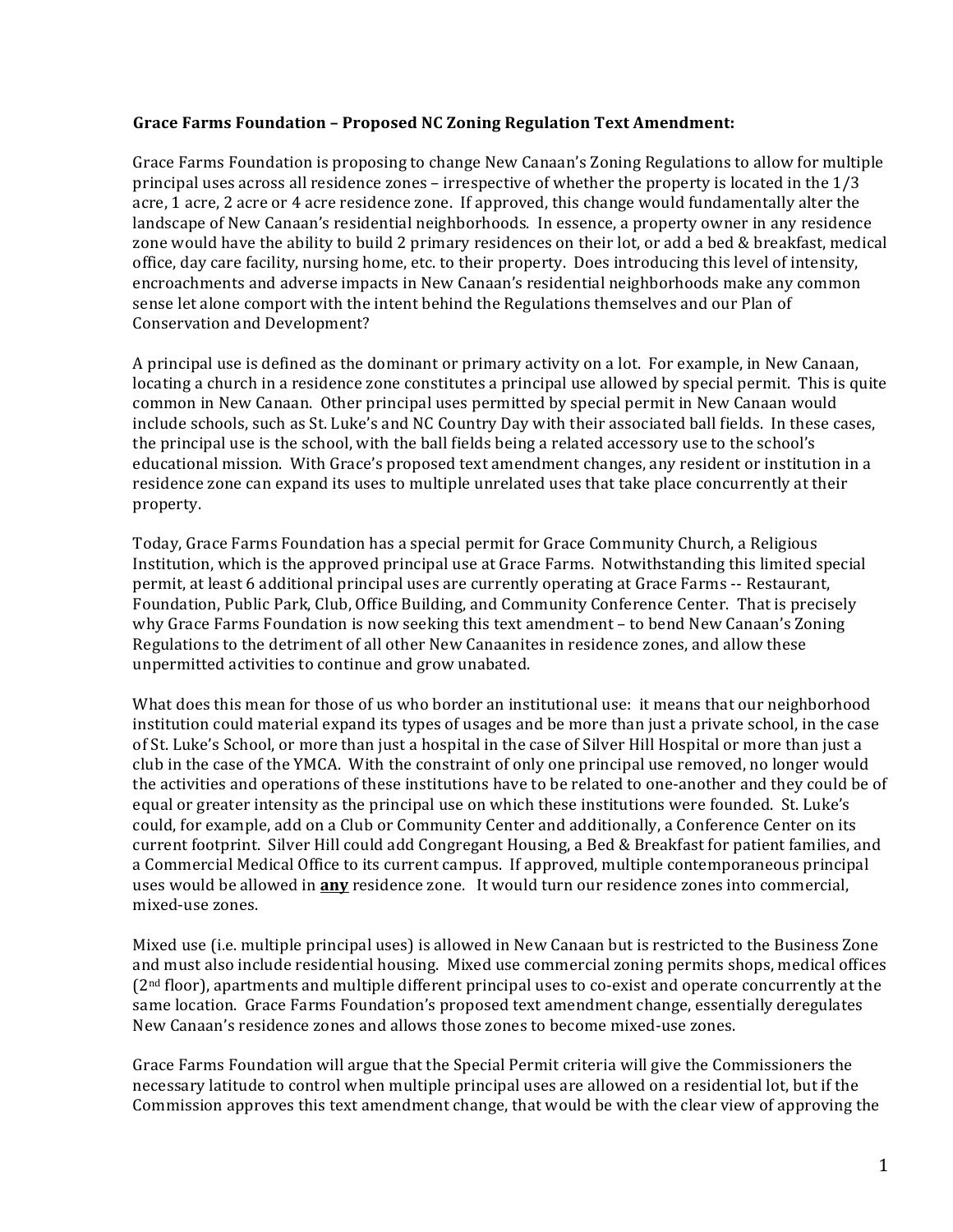most intense use of one parcel of land anywhere in New Canaan. Post the Grace Farms precedent, it would be very hard for the Commission to turn down a multiple principal use application with lower intensity, encroachments and adverse impacts. In essence, the elephant will be going first and clearing the path through the zoning regulations, with the small animals then following. Post Grace Farms, the Commission would be hard pressed to turn down another "Orchards End" spa as was recently proposed on West Road, or a "residential retail" design shop as One King's Road had recently proposed in a neighborhood in New Canaan's 2 acre residence zone. The intensity and impacts of a spa or retail shop in a residence zone are orders of magnitude less than the intensity, impacts and encroachments of Grace Farms on the surrounding neighborhood.

The hearings will continue on June 27 with P&Z considering the text change first. If approved, the Commission will then review Grace Farms Foundation's actual special permit application based on the revised Regulations. This is not a clean up of the regulations as some may suggest – but rather a fundamental change to how we use and define residential zones.

We strongly urge you to review Grace Farms Foundation's proposed text amendment – set forth below -- and come out and speak at the hearings or write a letter to the Commission and Town Planner regarding this proposed text amendment.

# *NC Zoning Regulation Overview:*

Today, New Canaan's Regulations allow for one principal use – there are 22 different types -- by special permit on one lot in the residence zones. When the Zoning Regulations were developed, discrete permitted activities that were distinct from a family's primary residence were outlined in the regulations as being authorized to occur in residence zones. As per the regulations, in the residence zones, you have one principal use (a house) and you are permitted to have an accessory structure(s). The accessory structures are all related to activity of the principal use.

For example: A residence (principal use) and a gazebo, detached garage or barn (each an accessory structure). All accessory structures are related to the principal use. You cannot today, for example, have a Private School and Medical Office on the same parcel as a family's primary residence in any residence zone. This would represent three distinct and separate principal uses.

"Use" today is defined in section 2.2 of the Zoning Regulations and is singular. With the proposed change to the plural "uses" and then the second text change in Section 3.2 of the Regulations as outlined below for residence zones, multiple principal uses would be allowed in any residence zone. This translates to any number of the 22 permitted principal uses being allowed on a single lot in a residence zone.

# **Conclusion:**

If approved, the text amendment changes proposed by Grace Farms Foundation would forever alter New Canaan's residence zones. It would be especially impactful for those of us that live next to existing institutional uses as we know there is a constant "creep" and expansion. Those institutions now can introduce additional principal uses that are unrelated to one another. Such a scenario would lead to a multiplier effect on the intensity, impacts and encroachments from these institutions on surrounding neighborhoods. St. Luke's, the YMCA, Silver Hill, the Country Club, and Glass House, to name a few, could now all expand their uses without having to change their footprint. Even a single-family residence in our neighborhoods could now add a day care facility or medical office to its parcel.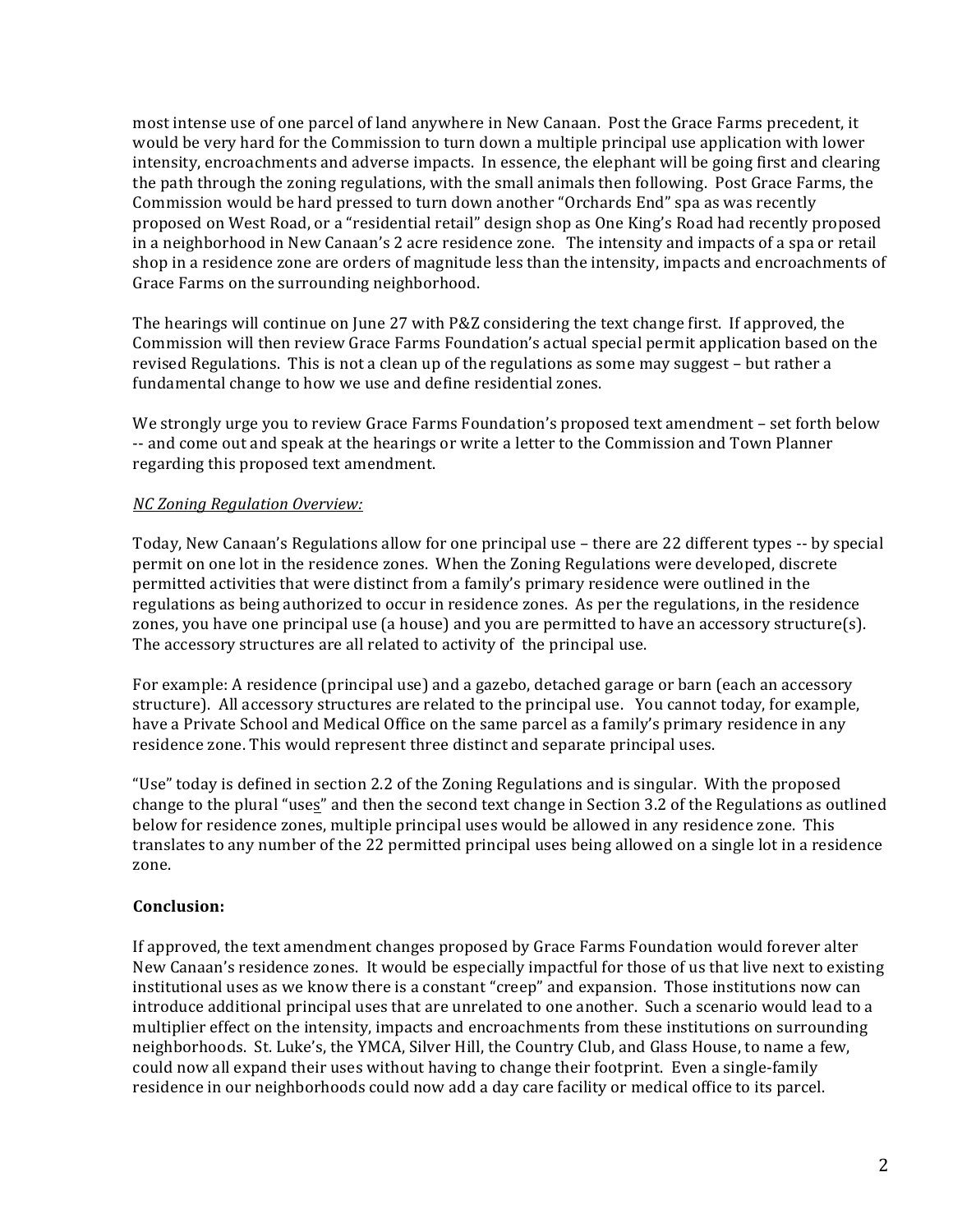A singular principal "Use" has served as an effective regulator in curtailing and limiting the expansion and intensity of institutions embedded in New Canaan's low-density residence zones. But as we know from first hand experience, the DNA of these institutions is one of continuing to test the limits of the community and abutting neighbors in their desire to grow and expand. If New Canaan's Zoning Regulations are revised to now allow for multiple principal uses in any residence zone, this one check will be gone for good and the only constraint going forward will be these institution's endowments. We strongly urge you to come out and speak at the public hearings or write a letter to the Commission and Town Planner regarding the issues raised by this proposed text amendment.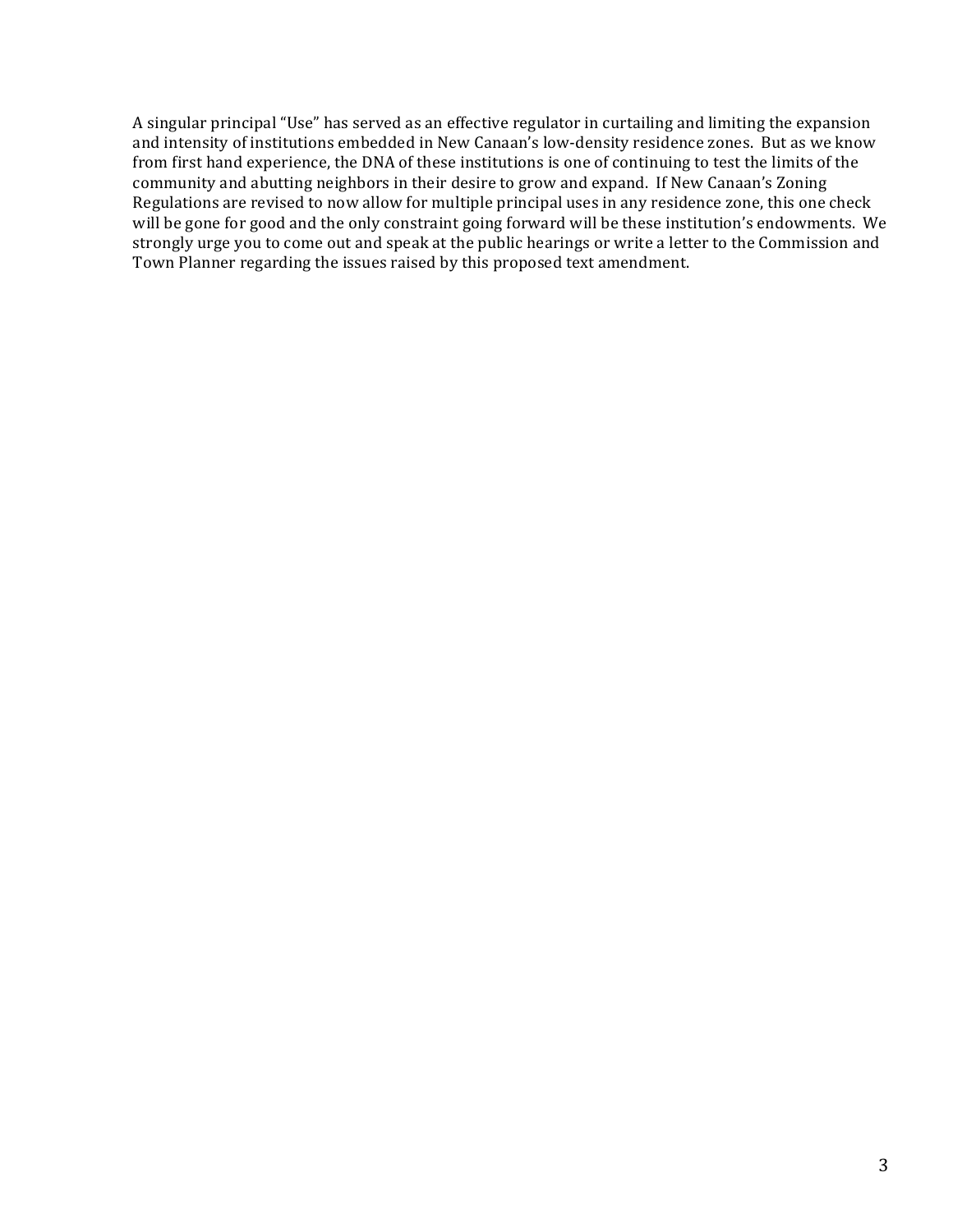Grace Farms Foundation's proposed Text Amendment change:

#### PROPOSED TEXT CHANGES TO THE NEW CANAAN ZONING REGULATIONS (eff. June 16, 2007)

#### L. FIRST PROPOSED TEXT CHANGE

a. Existing Text of Regulation:

Section 2.2 Defined Terms  $[p. 37]$  $Use -$ 

Use, Principal --The primary or predominant use of any lot or building.

b. Proposed Text Change (Highlighted in Yellow)

Section 2.2 Defined Terms  $[p. 37]$  $\cdots$  $Use -$ 

Use, Principal --The primary or predominant use(s) of any lot or building.

## *Current zoning regulation - Excerpt of Section 2.2*

**USE** -- The specific purpose for which a building, structure or land is designed, arranged, intended or for which it is or may be occupied or maintained.

**USE, ACCESSORY** -- A use which is customarily incidental and subordinate to the principal use of a lot or a building and located on the same lot therewith.

**USE, COMMERCIAL** -- Activity carried out for monetary gain.

**USE, PERMITTED** -- A use allowed by these Regulations, but specifically excluding any nonconforming use.

**USE, PRINCIPAL** -- The primary or predominant use of any lot or building.

#### If permitted, the Zoning regulation would then read (in red):

**USE** -- The specific purpose for which a building, structure or land is designed, arranged, intended or for which it is or may be occupied or maintained.

**USE, ACCESSORY** -- A use which is customarily incidental and subordinate to the principal use of a lot or a building and located on the same lot therewith.

**USE, COMMERCIAL** -- Activity carried out for monetary gain.

**USE, PERMITTED** -- A use allowed by these Regulations, but specifically excluding any nonconforming use.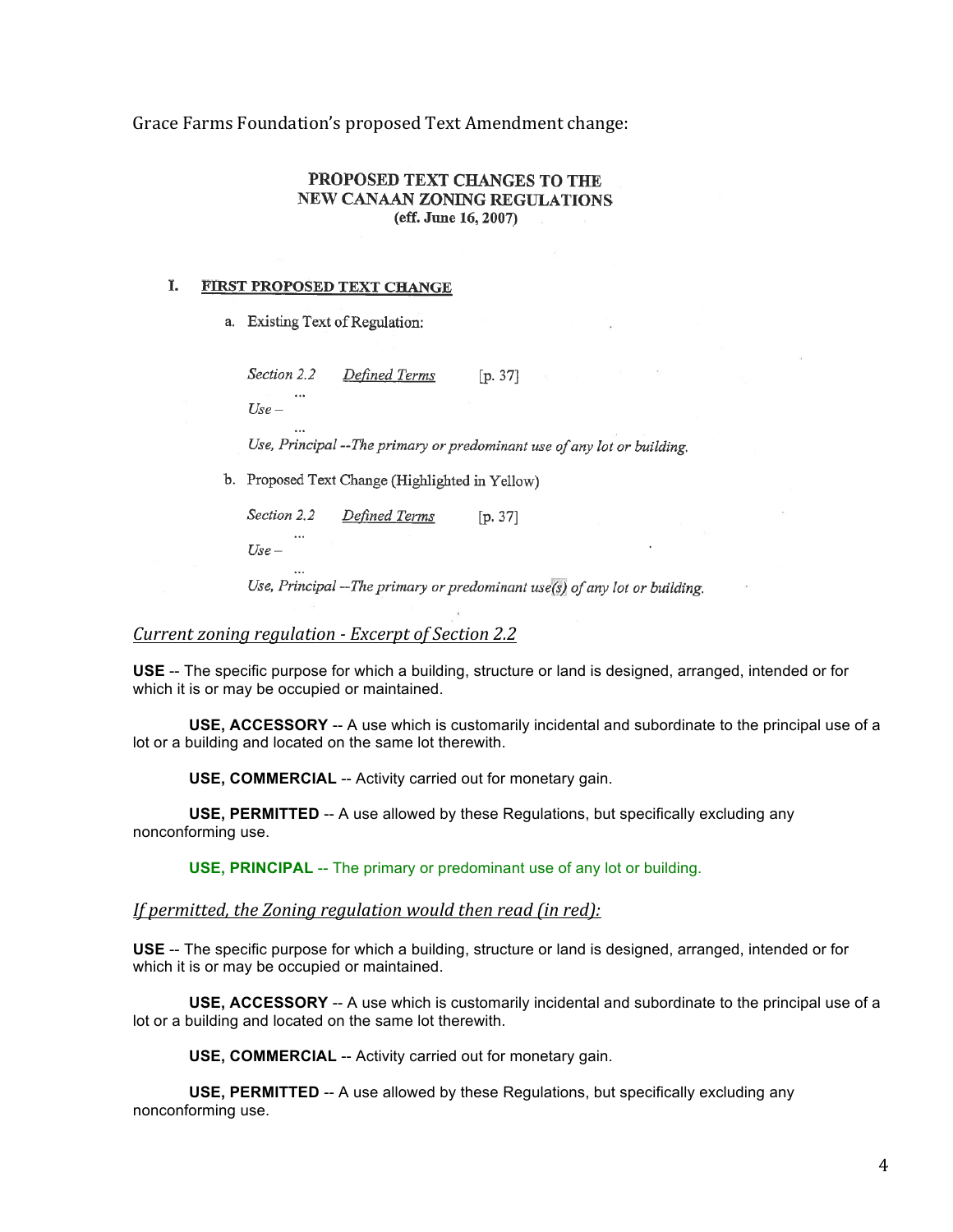**USE, PRINCIPAL** -- The primary or predominant use(s) of any lot or building.

# *Second requested change:*

Grace Proposed Change:

#### П. SECOND PROPOSED TEXT CHANGE

Existing Text of Regulation:  $a<sub>1</sub>$ 

PERMITTED PRINCIPAL USES & STRUCTURES (p. 42) Section 3.2

- C. Permitted by Special Permit
- $h_{-}$ Proposed Text Change (Highlighted in Yellow)

PERMITTED PRINCIPAL USES & STRUCTURES (p. 42) Section 3.2

C. Permitted by Special Permit. One or more of the following permitted principal uses may be allowed by the Commission under the procedures and criteria set forth for special permits in Section 8, below.

## *Current Regulation:*

# **SECTION 3.2. PERMITTED PRINCIPAL USES & STRUCTURES**

### **A. Permitted Without Permit**

**1. Open Space** - Unimproved and undeveloped open space, a pedestrian or bicycle greenway trail, a wildlife sanctuary, flood protection, conservation area, or vacant land retained in a natural and undeveloped condition without structures of any kind.

### **B. Permitted by Zoning or Other Permit**

**1. Residential** - Single-family dwelling.

# **C. Permitted by Special Permit**

*Proposed Change:*

# **SECTION 3.2. PERMITTED PRINCIPAL USES & STRUCTURES**

### **A. Permitted Without Permit**

**1. Open Space** - Unimproved and undeveloped open space, a pedestrian or bicycle greenway trail, a wildlife sanctuary, flood protection, conservation area, or vacant land retained in a natural and undeveloped condition without structures of any kind.

# **B. Permitted by Zoning or Other Permit**

**1. Residential** - Single-family dwelling.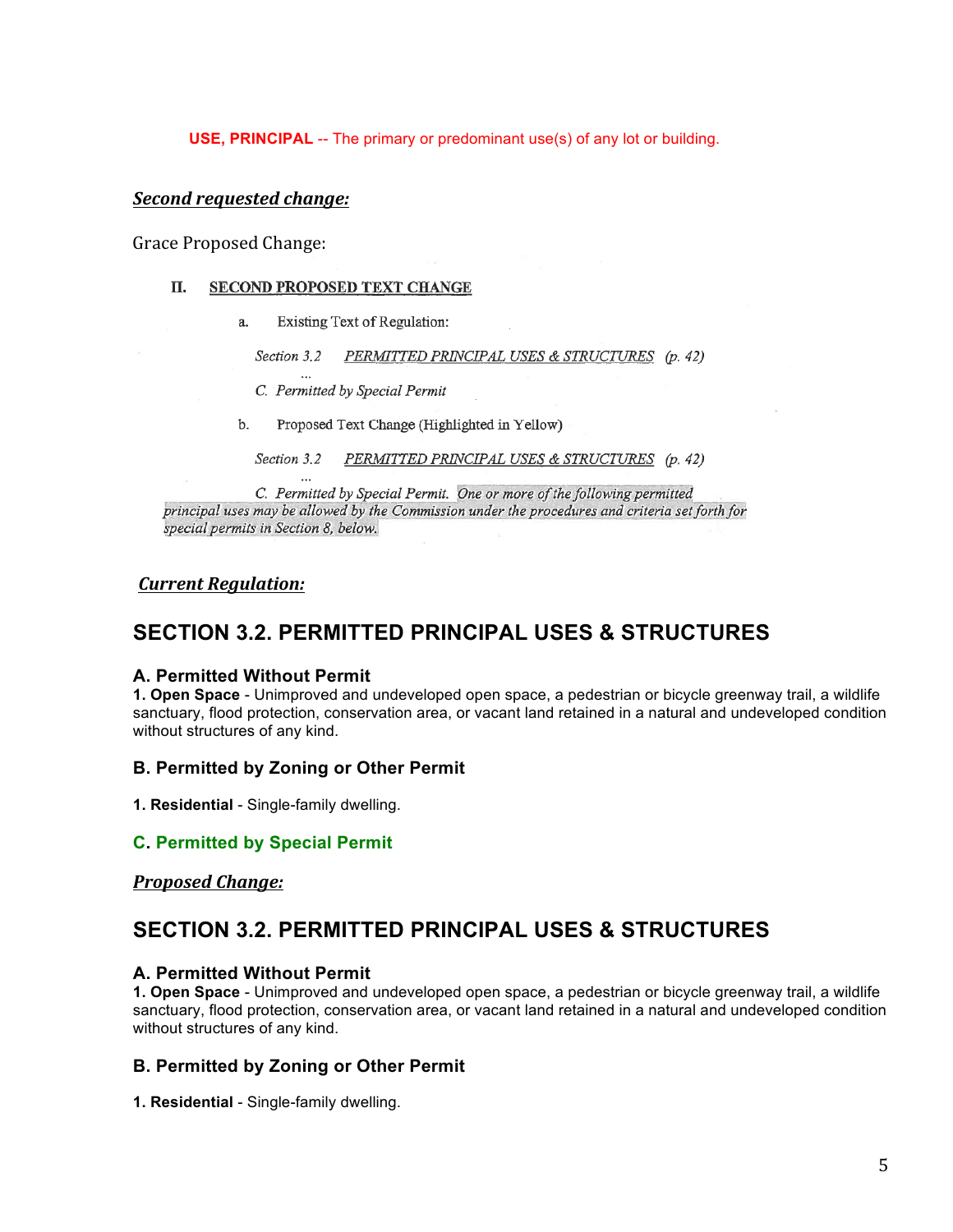### **C. Permitted by Special Permit**

One or more of the following principal uses may be allowed by the Commission under the procedures and criteria set forth for by special permits in section 8, below.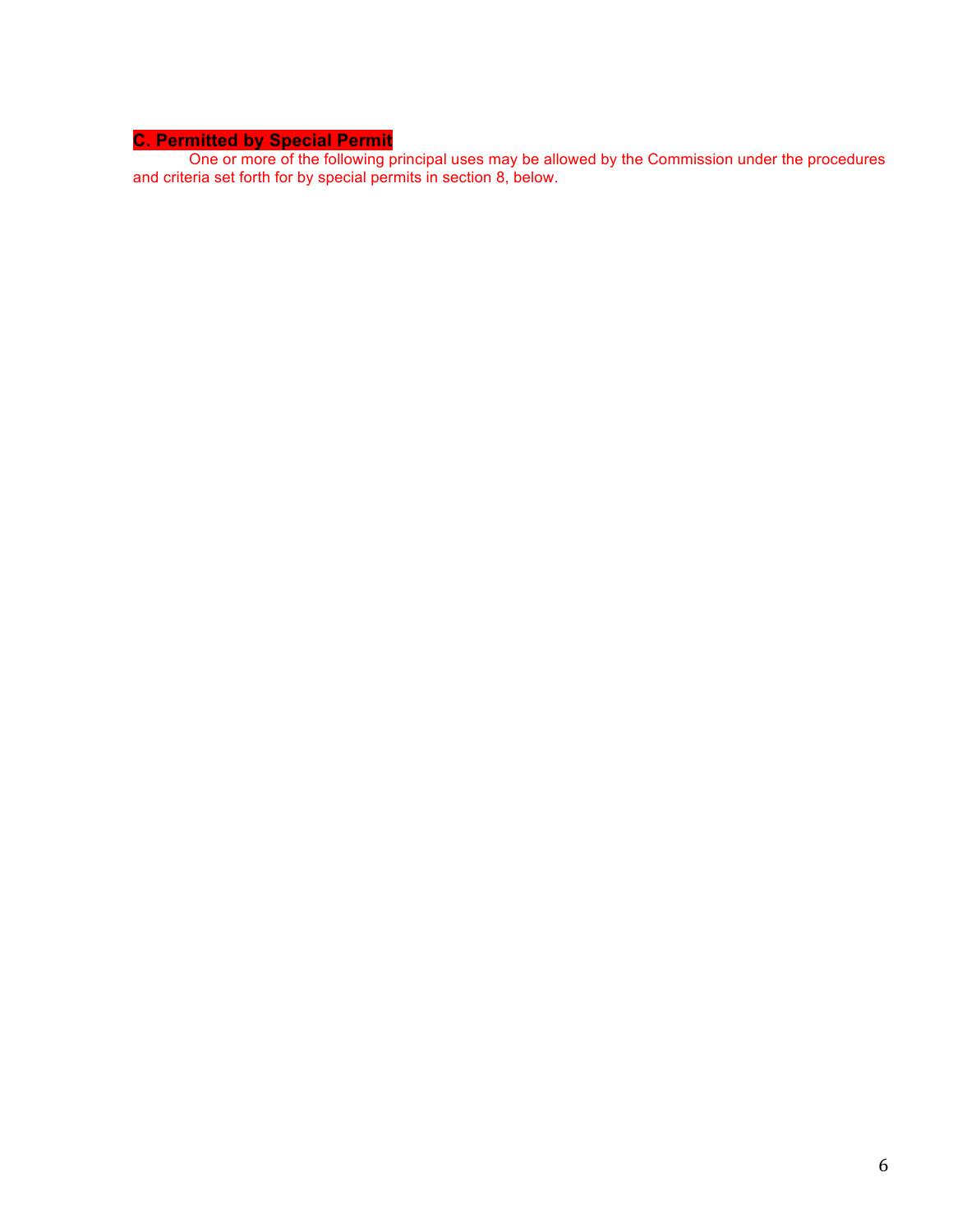For ease of reference, we have reproduced below Article 3 of New Canaan's Zoning Regulations in *its entirety*. 

# **ARTICLE 3 – RESIDENCE ZONES SECTION 3.1. PURPOSES**

A. The various residential districts are intended to provide suitable areas for residential use and development appropriate to the environmental characteristics of the land and the character of the neighborhood.

B. The differentiation among the residential districts is intended to provide for variety in the size and density of residential neighborhoods and a diversity of housing opportunities after consideration of soil types, terrain, and infrastructure capacity.

C. The residential districts may allow for certain non-residential uses when it can be demonstrated that they are compatible with nearby residential uses and preserve neighborhood character and property values.

# **SECTION 3.2. PERMITTED PRINCIPAL USES & STRUCTURES**

## **A. Permitted Without Permit**

**1. Open Space** - Unimproved and undeveloped open space, a pedestrian or bicycle greenway trail, a wildlife sanctuary, flood protection, conservation area, or vacant land retained in a natural and undeveloped condition without structures of any kind.

# **B. Permitted by Zoning or Other Permit**

**1. Residential** - Single-family dwelling.

# **C. Permitted by Special Permit**

### **Residential-Type Uses**

- 1. **Two-Family Dwelling**  In the B Residence Zone:
	- a. One (1) two-family dwelling provided that:
		- i. the building shall have side yards of at least fifteen (15) feet,
		- ii. required parking spaces are provided behind the front lot line, and
		- iii. the lot has continuously been used for a two family structure since prior to July 25, 1969; or the lot contains at least 12,000 square feet, has a lot width upon a public street of at least 100 feet, and contains a lot circle diameter of at least 100 feet.
	- b. Two (2) detached dwelling units on common land provided that:
		- i. the building shall have side yards of at least fifteen (15) feet,
		- ii. required parking spaces are provided behind the front lot line,
		- iii. the lot has continuously contained two detached, single-family structures since prior to July 25, 1969; or the lot contains at least 15,000 square feet, has a lot width upon a public street of at least 100 feet, and contains a lot circle diameter of at least 100 feet, and
		- iv. the Commission shall determine the appropriate separation between the units.

2. **Elderly Housing Facility** - Multi-family dwelling(s) specifically designed for and occupied by persons over fifty-five (55) years of age when located in any vacated public school building within the sewer district and served by public water.

3. **Adult Housing Development** - Independent dwelling units specifically de-signed for and occupied by persons over fifty-five (55) years of age, whether constructed as attached or detached units, where: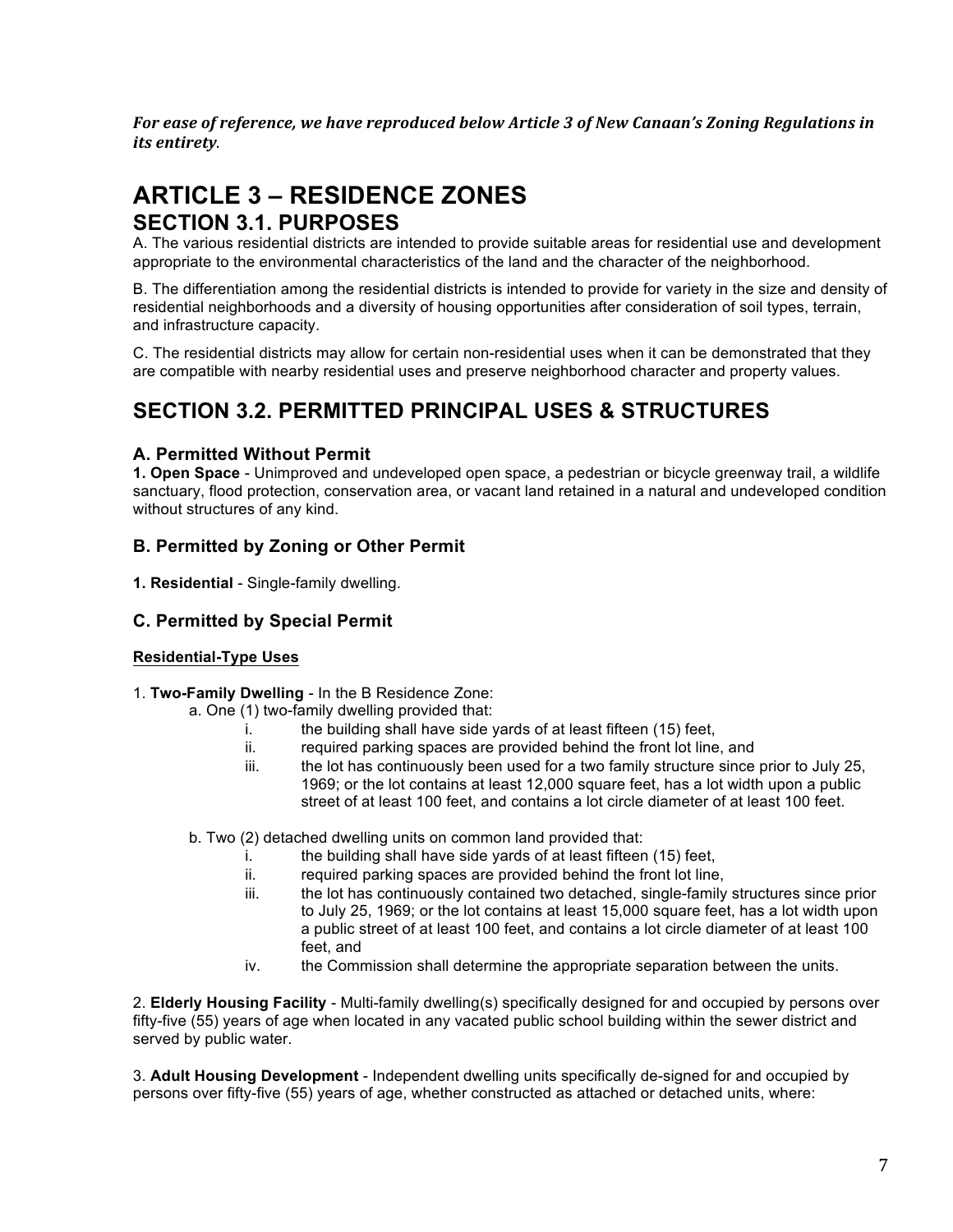- a. the lot is located on and served by a collector or arterial road as identified in the Plan of Conservation and Development, and
- b. the facility is served by public water and is located within the sewer district, and
- c. the facility has no more than 1.5 times the number of units per acre of buildable land allowed in the zone, and
- d. building coverage does not exceed that allowed by Subsection 3.5.D un-less modified by the Commission as provided in Subsection 3.7.E, and
- e. adequate parking will, in the opinion of the Commission, be provided for residents, and visitors.

4. **Congregate Housing** - Congregate housing units, assisted living units, and/or skilled nursing

accommodations in a continuing care facility or life care facility for persons age fifty-five (55) and over provided that:

- a. the lot is located on and served by a collector or arterial road as identified in the Plan of Conservation and Development, and
- b. the facility is served by public water and is located within the sewer district, and
- c. the facility has no more than twice the number of congregate units per acre of buildable land allowed in the zone and where an assisted living unit shall equate to 0.5 congregate units and skilled nursing accommodations shall equate to 0.25 congregate units, and
- d. building coverage does not exceed that allowed by Subsection 3.5.D un-less modified by the Commission as provided in Subsection 3.7.E, and
- e. adequate provision has been made for dining areas, kitchen facilities, medical or clinical care rooms, physical therapy rooms, meeting or activity rooms, recreation rooms, administrative offices, and similar uses in support of the residents of the facility, and
- f. adequate parking will, in the opinion of the Commission, be provided for residents, employees, and visitors.

## **Lodging-Type Uses**

5. **Rooming House** - Rooming house in the B Residence Zone when it is the sole permitted use on the parcel and provided that:

- a. the property is occupied by the owner of the premises at all times as his principal residence, and
- b. no more than four (4) rooms, all located in the principal building, are used for the rooming house, and
- c. it complies with the provisions of  $\S 32-6$  of the Town Code relating to rooming houses, and
- d. the lot shall contain at least 15,000 square feet, and
- e. the lot width upon a public street shall be at least 125 feet, and
- f. the lot shall contain a lot circle in accordance with Subsection 3.5.C.1 except that the lot circle diameter shall be 125 feet, and
- g. the principal building shall have side yards of at least 15 feet, and
- h. required parking spaces are provided behind the front lot line.

6. **Bed And Breakfast** - Bed and breakfast operation conducted by the owner resident(s) of the premises provided that:

- a. all requirements of the Public Health Code, Building Code, and Fire Code as they apply to Bed and Breakfasts shall be met, and
- b. the residential character of the building, the property, and the neighbor-hood is maintained, and
- c. a maximum of six (6) guest rooms are provided, and
- d. the maximum length of stay per guest is 30 days, and
- e. additional off-street parking in the amount of one (1) space per guest room is provided and is adequately screened from the street and adjacent property.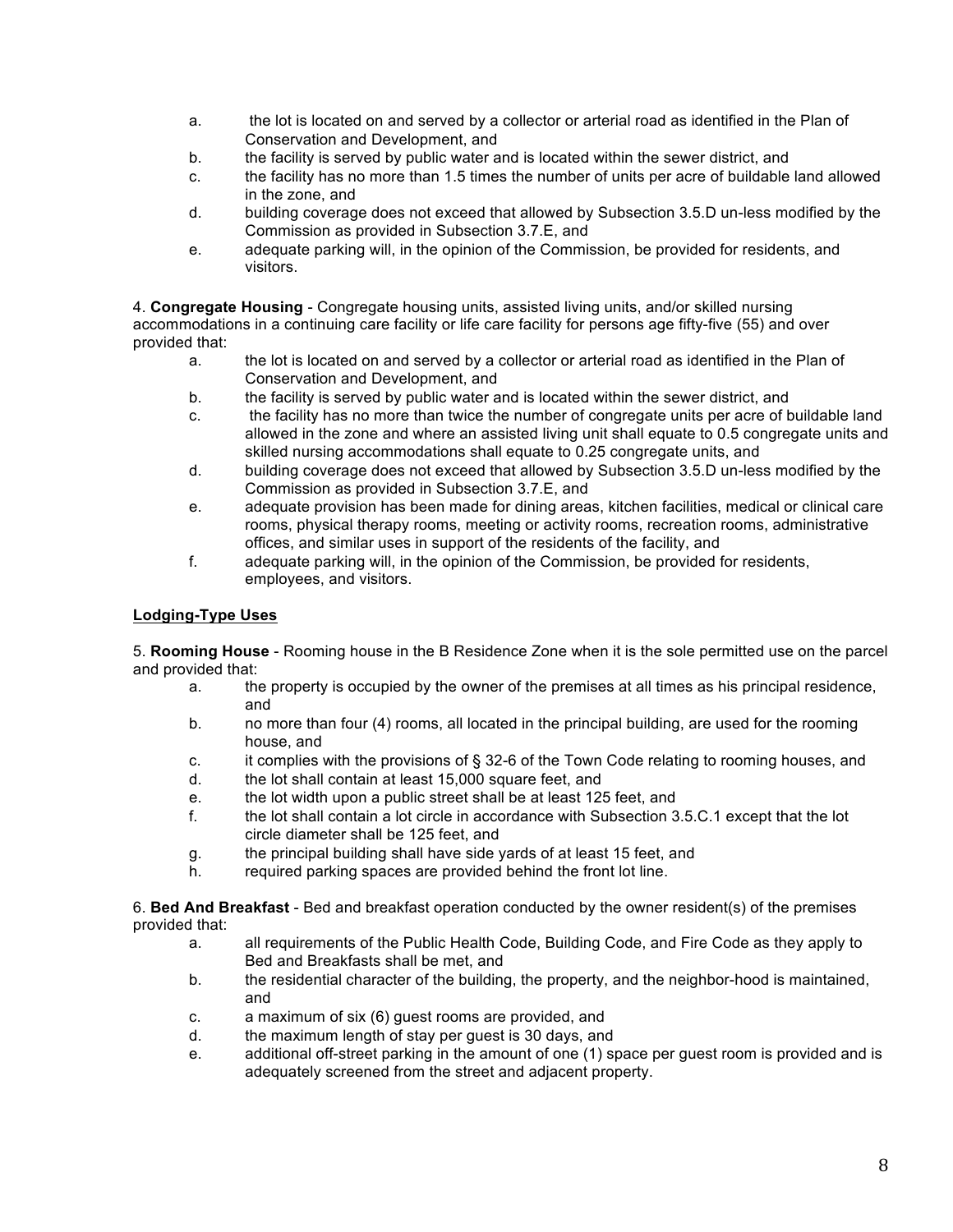- 7. **Private Schools**  private schools, colleges and universities and uses and activities accessory thereto.
- 8. **Day Care Center / Nursery School**  Day care centers and nursery schools provided that:
	- a. adequate provision is made for parking / pick-up / drop-off areas, and
	- b. the facility is operated by a resident of the property.

#### **Office-Type Uses**

9. **Medical Office** - A medical office building in the B Residence Zone when located on a lot containing at least two (2) acres and when having the required frontage on and access from a through street which, in the sole opinion of the Commission, has adequate capacity for the anticipated usage.

#### **Institutional-Type Uses**

10. **Municipal Facility** - Municipal facility, public school, park, recreation facility, or other public use on land owned or leased by the Town of New Canaan.

- 11. **Governmental Facility**  Governmental buildings, facilities and uses.
- 12. **Nursing Home**  Nursing home or convalescent home in the B Residence Zone provided that:
	- a. the lot is located on and served by a collector or arterial road as identified in the Plan of Conservation and Development, and
	- b. the facility is served by public water and is located within the sewer district, and
	- c. the facility has no more than 20 beds per acre of buildable land, and
	- d. building coverage does not exceed 25 percent, and
	- e. adequate provision has been made for dining areas, kitchen facilities, medical or clinical care rooms, physical therapy rooms, meeting or activity rooms, recreation rooms, administrative offices, and similar uses in support of the residents of the facility, and
	- f. adequate parking will, in the opinion of the Commission, be provided for residents, employees, and visitors.

13. **Group Home** - A group home licensed under the applicable provisions of the Connecticut General Statutes.

14. **Religious Institution** - Religious institutions when located on and served by a collector or arterial road as identified in the Plan of Conservation and Development.

15. **Religious Residential Facility** - A housing facility, such as a convent or monastery, for persons affiliated with a religious institution.

16. **Clubs and Organizations** - Clubs and other organizations providing social, cultural and recreational uses serving a community need or convenience and not including any activity carried on primarily for profit.

17. **Philanthropic or Eleemosynary Institutions** - Institutions of philanthropic or eleemosynary organizations serving a significant community need.

18. **Hospital** – [this provision is intended to apply only to the facility currently known as Silver Hill] In the 2 Acre Residence Zone only, a hospital providing treatments of mental illness or chemical dependency with levels of care that may include inpatient treatment, residential treatment, and a range of outpatient programs provided that:

- a. the hospital campus contains a minimum of 30 acres, and such requirement must be satisfied by contiguous parcels which may be divided by a public road; and
- b. the facility was licensed by the State of Connecticut as a hospital for mentally ill persons at the site as of June 16, 2007, and
- c. the use has continually existed on some portion of the entire parcel since 1940; and
- d. adequate provision has been made on the hospital campus for dining areas, kitchen facilities, medical or clinical care rooms, meeting or activity rooms, recreation rooms, administrative